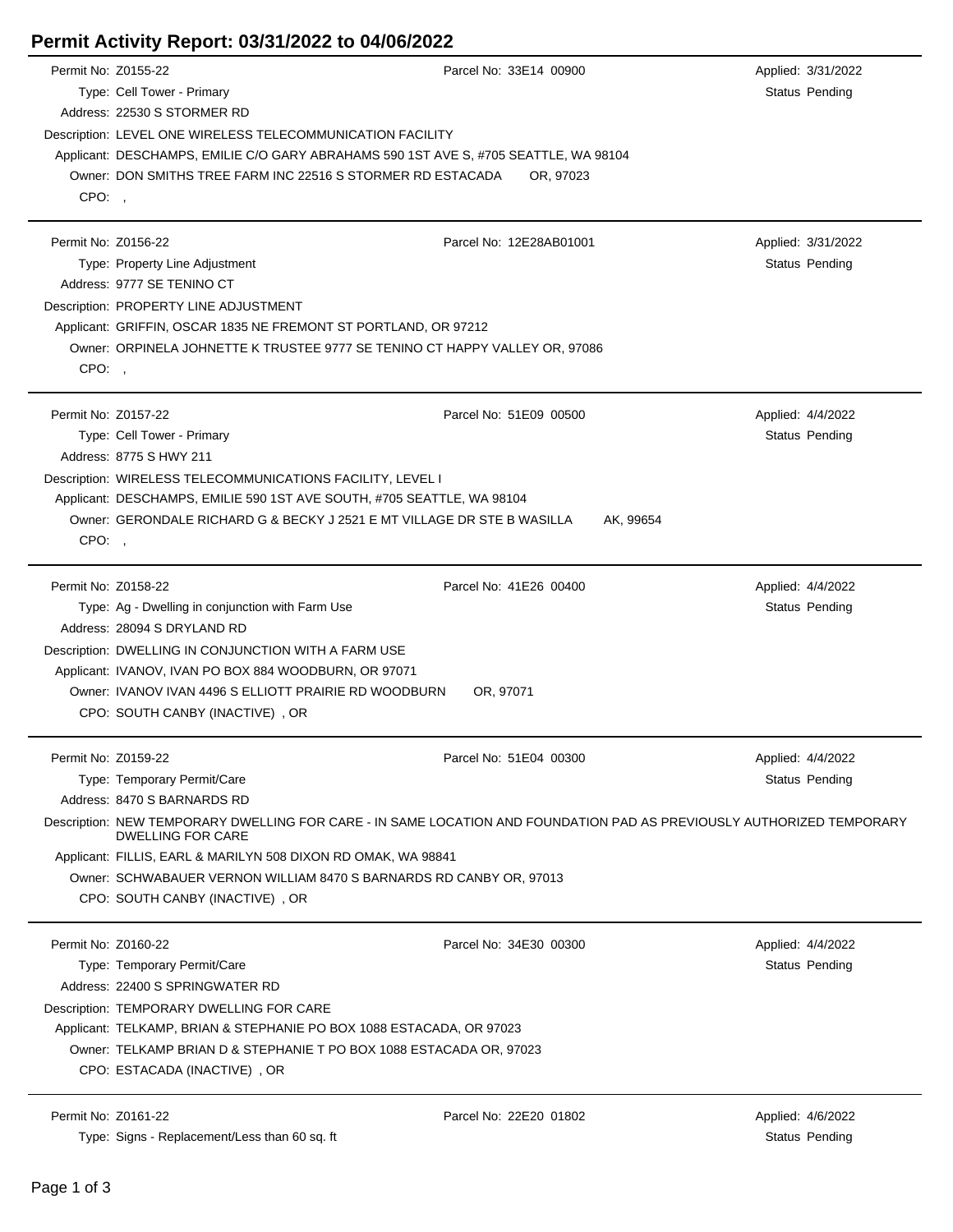## **Permit Activity Report: 03/31/2022 to 04/06/2022**

|                     | Address: 435 W ARLINGTON ST                                                                                          |                         |                       |  |  |  |
|---------------------|----------------------------------------------------------------------------------------------------------------------|-------------------------|-----------------------|--|--|--|
|                     | Description: GLADSTONE SIGN PERMIT                                                                                   |                         |                       |  |  |  |
|                     | Applicant: LICHTY, JIM 811 HARNEY ST VANCOUVER, WA 98660                                                             |                         |                       |  |  |  |
|                     | Owner: GLADSTONE CROSSINGS II LLC 88 PERRY ST STE 200 SAN FRANCISCO CA, 94107                                        |                         |                       |  |  |  |
| CPO:,               |                                                                                                                      |                         |                       |  |  |  |
|                     |                                                                                                                      |                         |                       |  |  |  |
| Permit No: Z0162-22 |                                                                                                                      | Parcel No: 32E21D 00201 | Applied: 4/6/2022     |  |  |  |
|                     | Type: Conditional Use                                                                                                |                         | <b>Status Pending</b> |  |  |  |
|                     | Address: 14877 S LELAND RD                                                                                           |                         |                       |  |  |  |
|                     | Description: CONDITIONAL USE                                                                                         |                         |                       |  |  |  |
|                     | Applicant: MUTCHLER, MIKE 14855 S LELAND RD BEAVERCREEK, OR 97004                                                    |                         |                       |  |  |  |
|                     | Owner: GRAND VIEW BAPTIST CH OREGON CITY OR PO BOX 1956 OREGON CITY OR, 97045                                        |                         |                       |  |  |  |
|                     | CPO: HAMLET OF BEAVERCREEK PO BOX 587 BEAVERCREEK, OR 97004                                                          |                         |                       |  |  |  |
|                     |                                                                                                                      |                         |                       |  |  |  |
| Permit No: Z0163-22 |                                                                                                                      | Parcel No: 31E16 00701  | Applied: 4/6/2022     |  |  |  |
|                     | Type: Ag - Replacement Dwelling - EFU District                                                                       |                         | Status Pending        |  |  |  |
|                     | Address: 2103 SW BETHESDA LN                                                                                         |                         |                       |  |  |  |
|                     | Description: REPLACEMENT DWELLING                                                                                    |                         |                       |  |  |  |
|                     | Applicant: RADULESCU, EDWARD 8800 SE SUNNYSIDE RD #213N CLACKAMAS, OR 97015                                          |                         |                       |  |  |  |
|                     | Owner: VLAD RALUCA & EUGEN 7100 SE LAKE RD MILWAUKIE OR, 97267                                                       |                         |                       |  |  |  |
|                     | CPO: FAR WEST CPO 27480 SW STAFFORD ROAD WILSONVILLE, OR 97070                                                       |                         |                       |  |  |  |
|                     |                                                                                                                      |                         |                       |  |  |  |
| Permit No: Z0164-22 |                                                                                                                      | Parcel No: 31E14 01904  | Applied: 4/6/2022     |  |  |  |
|                     | Type: Property Line Adjustment<br>Address: 20470 S SOUTH END RD                                                      |                         | <b>Status Pending</b> |  |  |  |
|                     |                                                                                                                      |                         |                       |  |  |  |
|                     | Description: PROPERTY LINE ADJUSTMENT<br>Applicant: WALT, MARTIN & TERESE 20470 S SOUTH END RD OREGON CITY, OR 97045 |                         |                       |  |  |  |
|                     | Owner: WALT MARTIN C & TERESE M 20470 S SOUTH END RD OREGON CITY OR, 97045                                           |                         |                       |  |  |  |
| CPO:,               |                                                                                                                      |                         |                       |  |  |  |
|                     |                                                                                                                      |                         |                       |  |  |  |
| Permit No: Z0165-22 |                                                                                                                      | Parcel No: 25E07B 00100 | Applied: 4/6/2022     |  |  |  |
|                     | Type: Property Line Adjustment                                                                                       |                         | Status Pending        |  |  |  |
|                     | Address: 16019 SE TEN EYCK RD                                                                                        |                         |                       |  |  |  |
|                     | Description: PROPERTY LINE ADJUSTMENT                                                                                |                         |                       |  |  |  |
|                     | Applicant: DECKER, TRAVIS 16019 SE TEN EYCK RD SANDY, OR 97055                                                       |                         |                       |  |  |  |
|                     | Owner: DECKER TRAVIS J TRUSTEE 16019 SE TEN EYCK RD SANDY                                                            | OR, 97055               |                       |  |  |  |
| CPO:                |                                                                                                                      |                         |                       |  |  |  |
|                     |                                                                                                                      |                         |                       |  |  |  |
|                     | Permit No: ZPAC0045-22                                                                                               | Parcel No: 22E08CA03500 | Applied: 4/4/2022     |  |  |  |
|                     | Type: Design Review                                                                                                  |                         | Status Pending        |  |  |  |
|                     | Address: 6833 SE MABEL AVE                                                                                           |                         |                       |  |  |  |
|                     | Description: PRE-APP FOR DESIGN REVIEW                                                                               |                         |                       |  |  |  |
|                     | Applicant: EDELMAN, RAN 10387 SE CRESENT RIDGE DR HAPPY VALLEY, OR 97086                                             |                         |                       |  |  |  |
|                     | Owner: CONELLY JON FELL 6833 SE MABEL AVE MILWAUKIE OR, 97267                                                        |                         |                       |  |  |  |
| CPO:                |                                                                                                                      |                         |                       |  |  |  |
|                     |                                                                                                                      |                         |                       |  |  |  |
|                     | Permit No: ZPAC0046-22                                                                                               | Parcel No: 53E08 00400  | Applied: 4/4/2022     |  |  |  |
|                     | Type: Partition                                                                                                      |                         | <b>Status Pending</b> |  |  |  |
|                     | Address: 19860 S GREEN MOUNTAIN RD                                                                                   |                         |                       |  |  |  |
|                     | Description: PRE APPLICATION FOR PARTITION                                                                           |                         |                       |  |  |  |
|                     | Applicant: GUNTER, SID JR 31671 S WALTON RD COLTON, OR 97017                                                         |                         |                       |  |  |  |

÷.

 $\overline{a}$ 

 $\overline{a}$